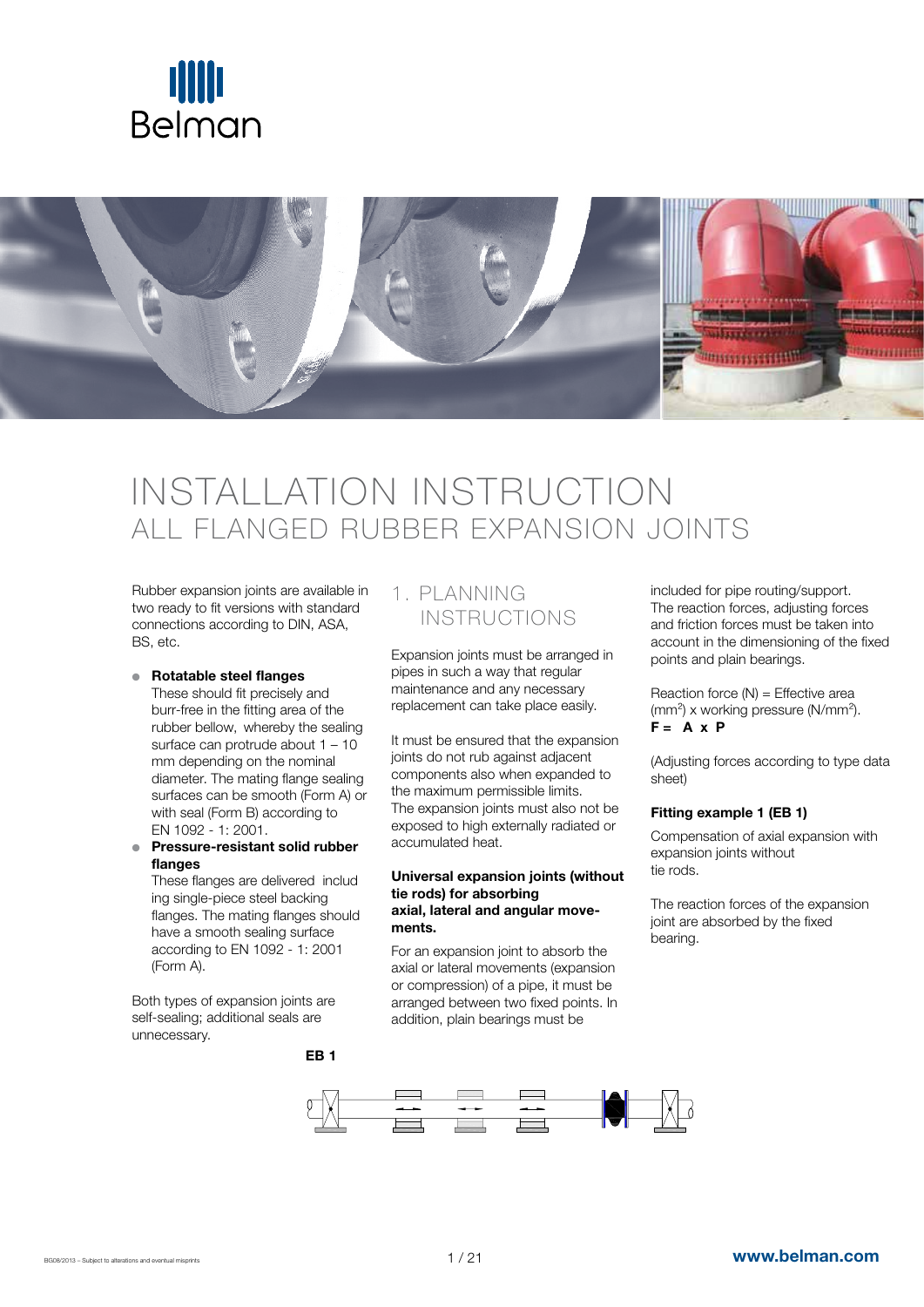#### Fitting example 2 (EB2)

Compensation of lateral and axial expansion with an expansion

joint without tie rods. The reaction forces of the expansion joint are absorbed by the fixed bearings and plain bearings. The plain

bearings must be appropriately supported! Adjusting forces must be absorbed by the fixed points.



#### Fitting example 3 (EB 3)

Compensation of lateral and axial

expansion with expansion joints without tie rods arranged in a pipe outlet.The reaction forces of the expansion joint

are absorbed by the fixed bearings and plain bearings. The plain bearings must be appropriately supported!



Lateral expansion joints (with tie rods) for absorbing lateral movements.

If an expansion joint for absorbing axial movements cannot be fitted

between two fixed points, the axial movement must be converted into a lateral movement. This makes it possible to use an expansion joint with tie rods, which neutralises the occurring reaction forces (inside area of the

expansion joint x working pressure). With this arrangement, only appropriate plain bearings may be used for correct initiation of expansion.A large selection of rubber expansion joint tie rods can be found in our catalogue.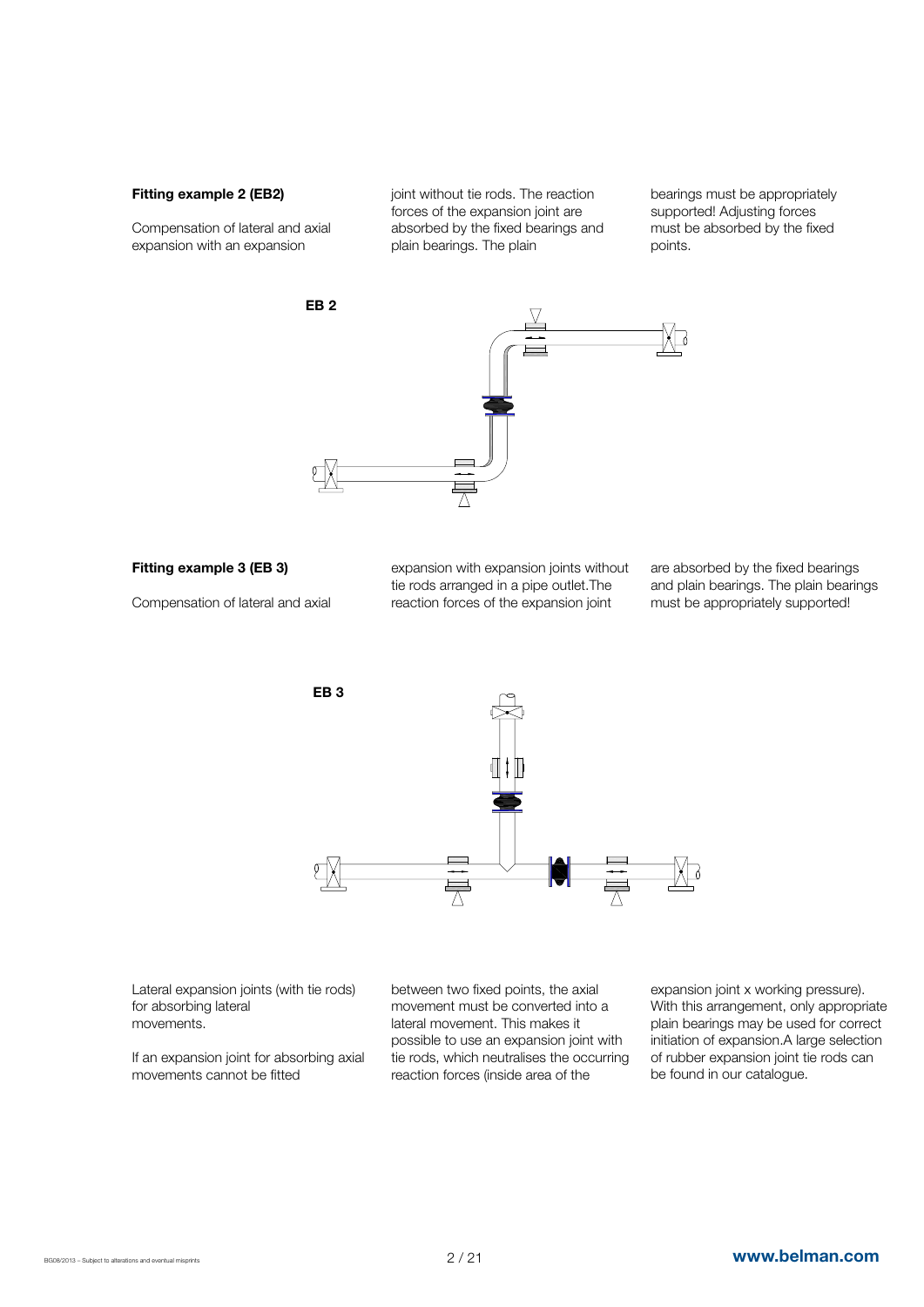#### Fitting example (EB 4)

Compensation of axial expansion by deflection into a lateral movement with expansion joints with tie rods.

Compensation of axial expansion by deflection into a lateral movement with expansion joints with tie rods. The adjusting forces of the expansion joint are absorbed by the fixed bearings. The



Angular expansion joints (with joint tie rods) for absorbing angular movements. In order to absorb significant axial movements with low adjusting forces, a combination of angular expansion joints with tie rods can be used.

plain bearings serve only for correct initiation of movement in the expansion joint! In contrast to fitting example 2, axial movement of the vertical pipe arm is disregarded.

#### Fitting example 5 (EB 5)

Compensation of axial expansion by deflection to angular movement using expansion joints with tie rods. Advantage: Significant axial expansion can be absorbed by only two expansion joints. The reaction forces of the expansion

joint are absorbed by the joint tie rods. The plain bearings serve only for correct initiation of movement in the expansion ioint!

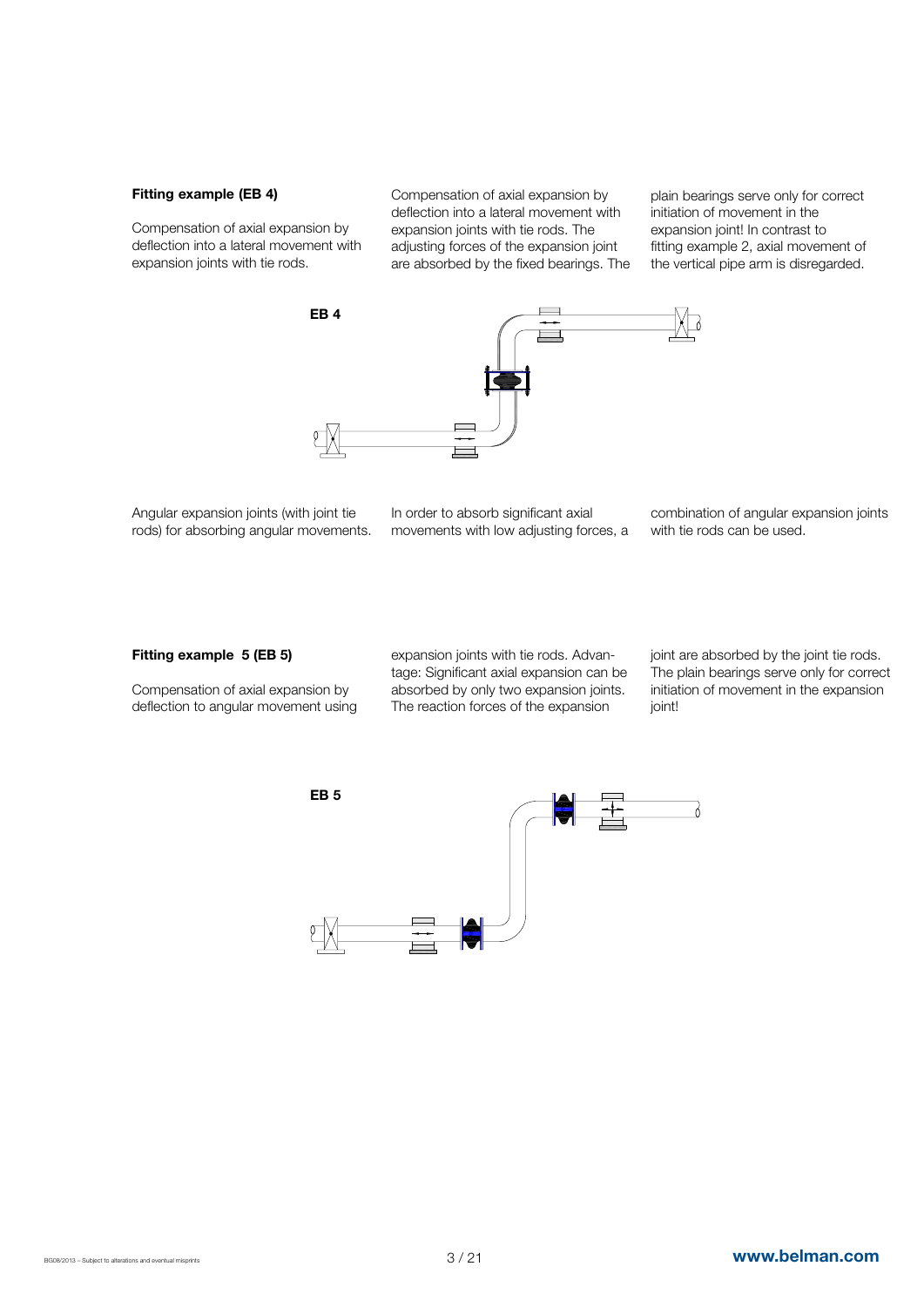#### Fitting example 6 (EB 6)

Arrangement of pipe joint expansion joints in three joint systems for compensating expansion in two directions. Advantage: High expansion compensation, low adjusting forces, soft corner. The reaction forces of the expansion joint are absorbed by the joint tie rods. The plain bearings serve only for correct initiation of movement in the expansion joint!



Expansion joints for pump connection (with/without tie rods) for absorbing vibrations.

Where rubber expansion joints are used on pumps, these should prevent the transmission of forces,

stresses and vibrations in order to decouple the pipe system from the pump.

#### Fitting example 7 (EB 7)

Expansion joints with tie rods should

always be used for arrangement in pressure pipes to prevent the pump support from being overloaded due to the reaction forces. A vacuum support ring should be used on the suction side if possible.

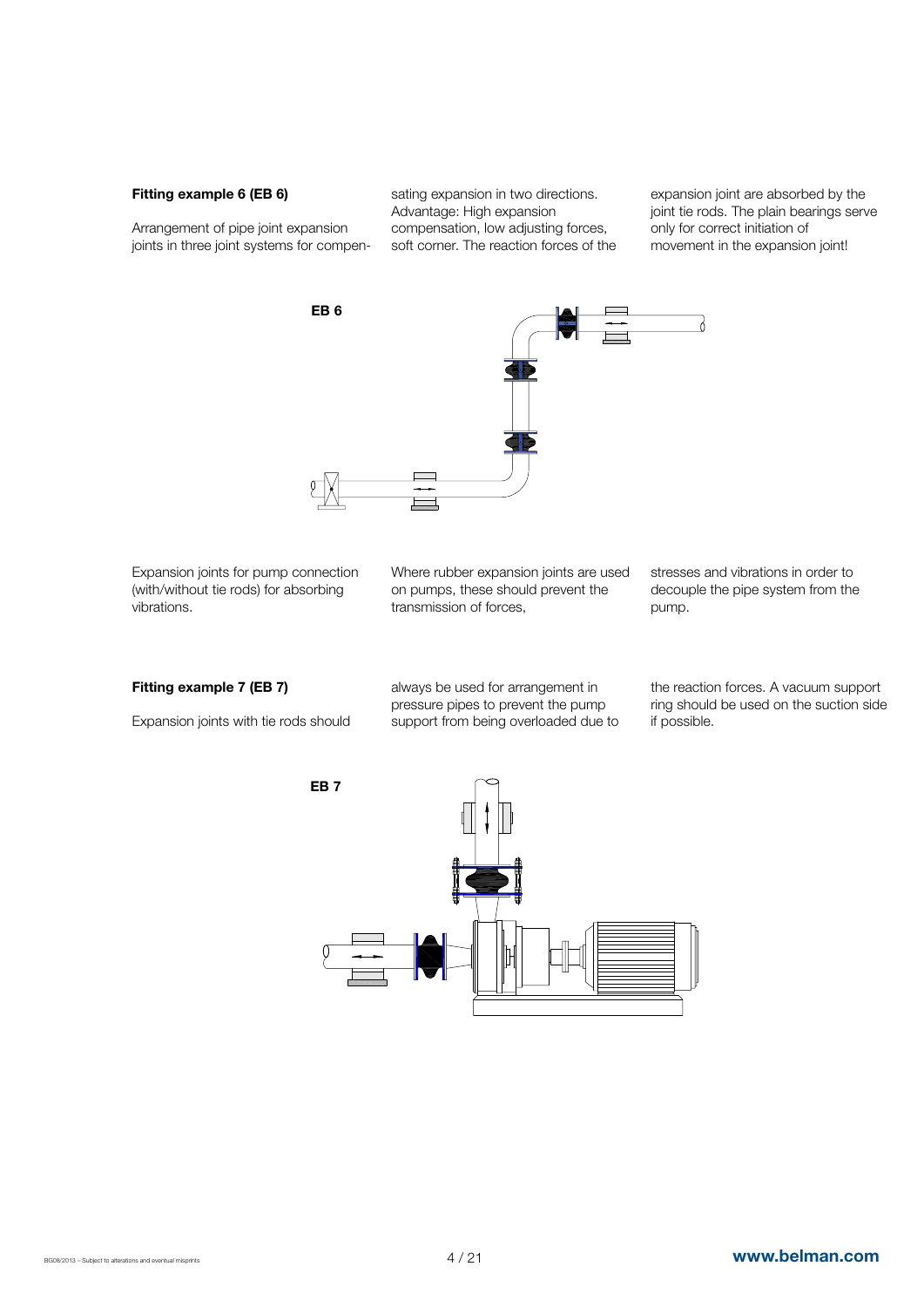#### Fitting example 8 (EB 8) - IMPORTANT!!

For the transport of abrasive media (liquids containing solids such as water/ sand), the expansion joints must not be arranged directly on the pump support (suction/pressure side,

as there is a risk of the expansion joints being damaged due to relatively high velocities from swirl and vertebration on the pump support. This applies similarly to elbows and outlets. The fitting distance from

the pump support to the expansion joint/elbow must be 1 to 1.5 x DN. Pump operation against a fully or partly closed gate or flap valve must be avoided. Cavitation must also be avoided as this can quickly damage the expansion joint.



Expansion joints with pressure relief for absorbing axial and lateral movement. Pressure-relieved

expansion joints can be used to prevent the transmission of reaction forces resulting

from excess or low pressure to adjacent fixed bearings, apparatus or machines.

#### Fitting example 9 (EB 9)

Expansion joints for absorbing axial expansion without

the transmission of reaction forces resulting from excess or low pressure to adjacent

fixed bearings, apparatus or machines (observe adjusting forces).

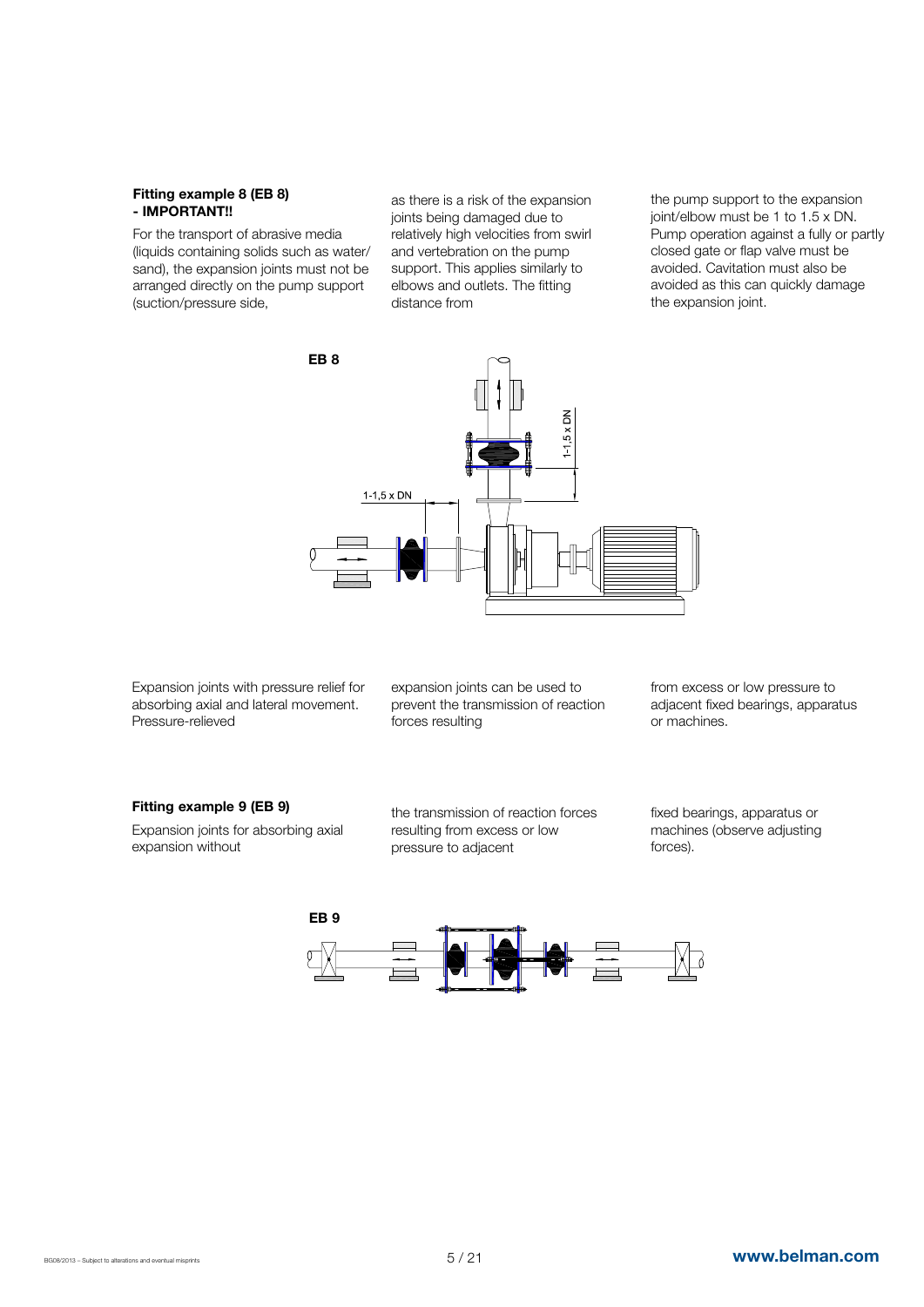#### Fitting example 10 (EB 10)

Expansion joints for absorbing axial and lateral expansion

on an elbow without the transmission of reaction forces resulting from

excess or low pressure to adjacent fixed bearings (adjusting forces).



Expansion joints (with tie rods) for fitting/removal

To compensate for fitting inaccuracies or for easy fitting or removal, an

expansion joint with tie rods can also be mounted directly on a valve.

#### Fitting example 11 (EB 11)

Expansion joint with tie rods for fitting/ removal.

Tie rods prevent the transmission of reaction forces to a connected valve and by loosening the flange connection with the aid

of the tie rod flange, the rubber bellow can be compressed to its maximum axial limits to enable removal of the valve.

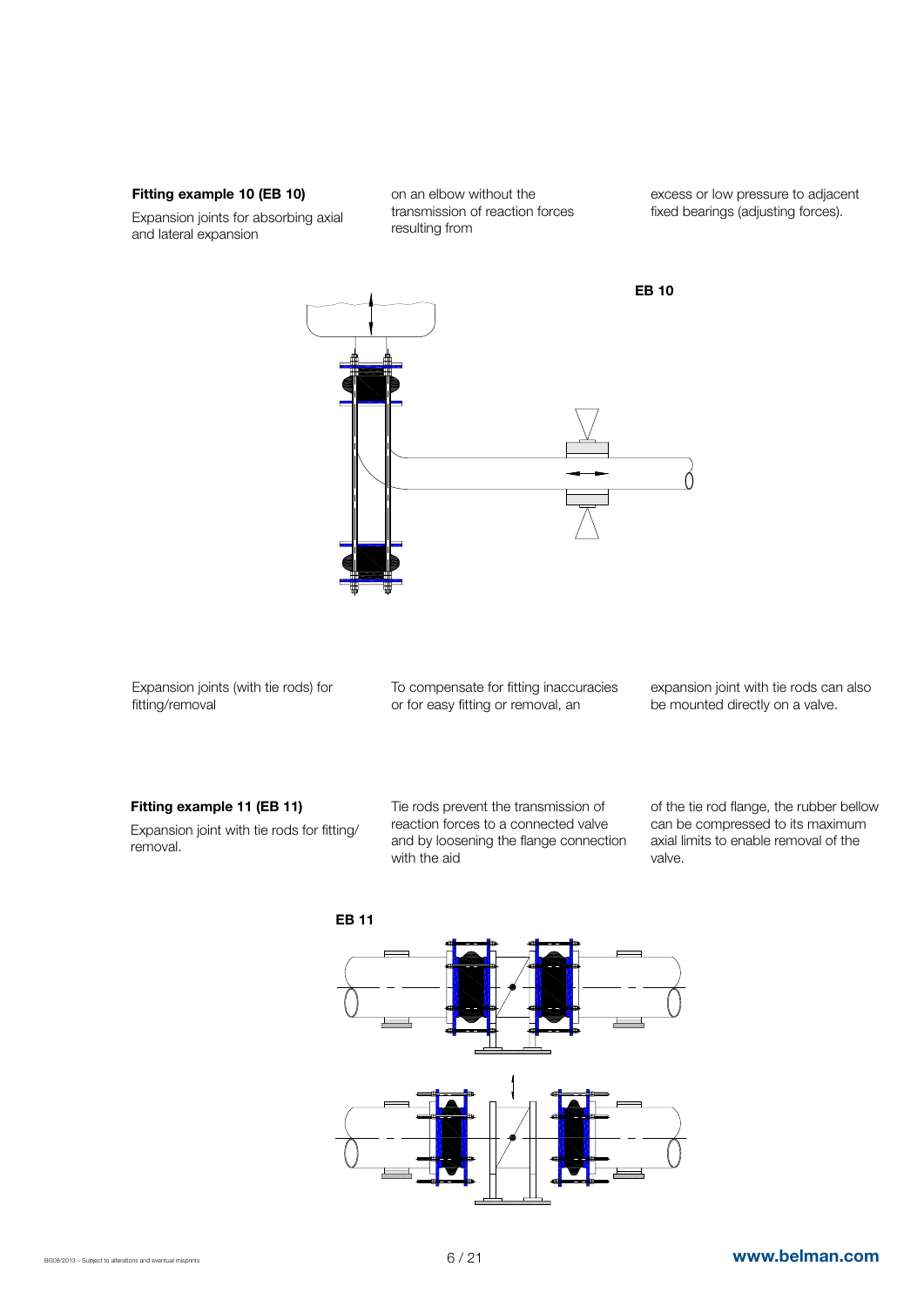#### Fitting example 12 (EB 12)

For rubberised pipes or valves, a blank gasket must

be used to prevent a rubber-on-rubber seal.



# 2. BUILT PLANNING

#### Arrangement of pipe supports

The fixed points of the guide bearings must be arranged in such a way that:

- $\bullet$  the expansion joint is not loaded by the weight of the pipe
- bending due to the arrangement of
- fixed or loose bearings is prevented  $\bullet$  suspension in self-aligning bearings is avoided; plain or roller bearings must be used as guide bearings

#### Arrangement of floating bearings

The distance between the expansion joint and first bearing can be max. 4 x the pipe diameter.

- $\bullet$  The distance between the first and second bearing can be max. 14 x the pipe diameter
- The distance between the remaining pipe bearings can be max. 21 x the pipe diameter. This distance must be reduced if necessary due to the inherent stability of the pipe

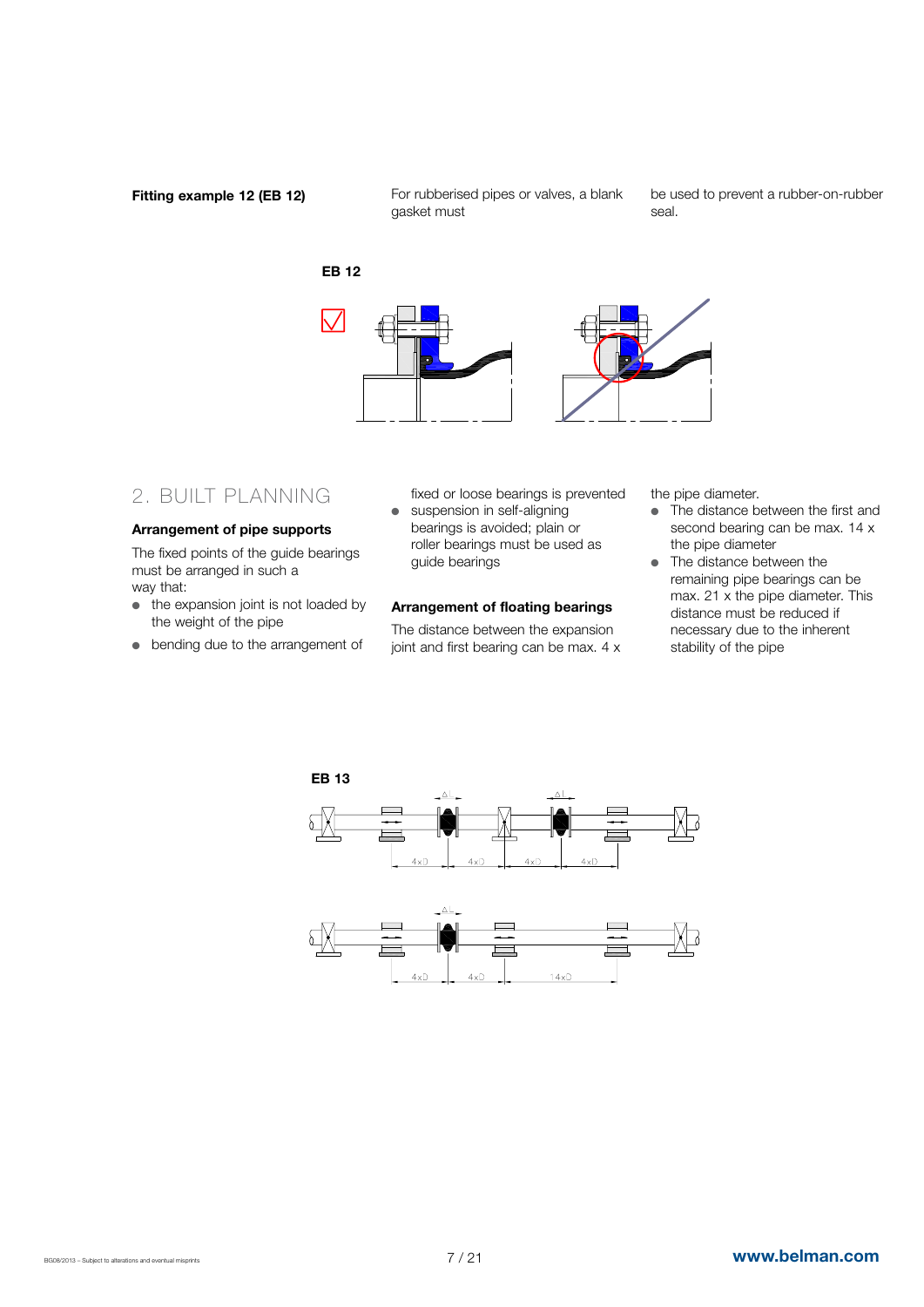#### Initial tension of expansion joints

If an expansion joint is fitted with an initial tension greater than 10 mm axially or 5 mm laterally, the expansion joint must be fitted first and then the appropriate initial tension generated

with the permanently fitted expansion joint at an open point in the pipe. (Fitting example EB  $14 + 15$ ) Reason: A not yet fitted expansion joint with a higher initial tension will cause the sealing bead to

spring out of the groove of the steel flange and this could damage the sealing bead or cause a leak. For planning purposes, it must be ensured that the pipe can be opened!





#### EB 14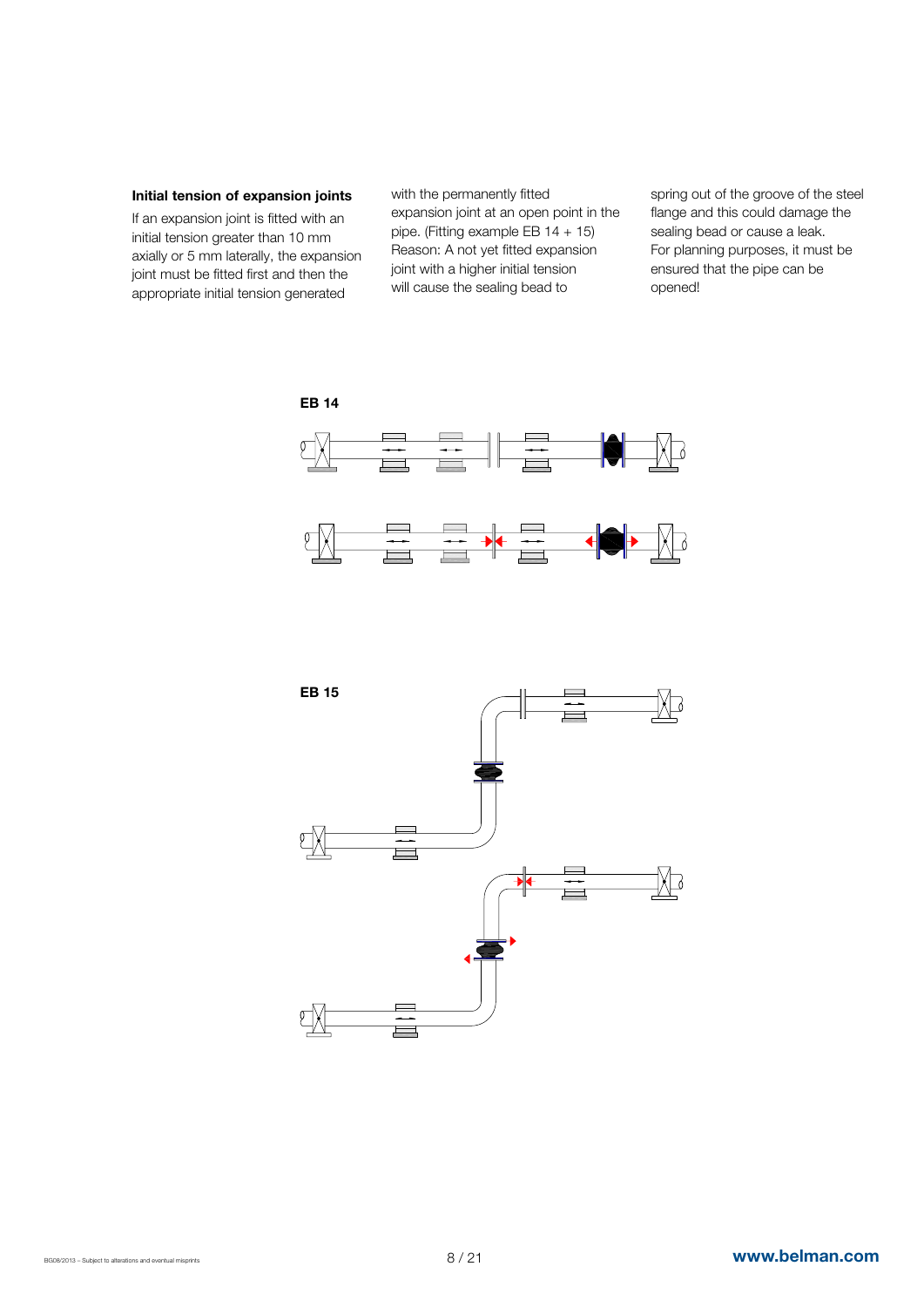# 3. SAFETY MEASURES

#### Excess pressure, temperature rise, vacuum

Protect pipes against inadmissible excess pressure, excessive temperature rise and uncontrolled vacuum. The limiting values are shown in the data sheets of our catalogue.

#### Water hammer and vacuum drop

Draining and venting options are provided to prevent water hammer and vacuum drop.

#### **Resistance**

The inner material of the bellow coming into contact with the medium must be suitable for the medium transported in the pipe.

If the list does not contain a specific medium, we must be provided with appropriate data from the safety data sheet for chemical substances and preparations according to DIN 52900, clauses 1 to 2.13 in order to enable us to determine whether the inner liner of the expansion joint is suitable.

#### Flow rate

For high flow rates, it must be clarified whether the expansion joints must be used with or without guide tube in order to prevent wear due to excessive vertebration.

#### Vacuum support spiral/ring

If the expected vacuum is higher than 0.8 bar absolute, a vacuum support spiral or vacuum support ring must be provided.

These prevent the bellow from collapsing. For use directly downstream of a pump, flap valve or elbow, a check must be made to ensure correct positioning after fitting – see Fitting instructions + Fitting example (EB 16)!

#### External influences

Extreme external influences make it necessary to protect the expansion joints via special measures:

Ground protection cover: Protects against damage to bellows, fouling and earth pressure on buried pipes.

- **I** UV protection cover: Protects against UV radiation and influences of weather in regions exposed to extreme sunlight.
- Flame-retardant protective cover: Protects against fire up to 800°C for 30 minutes.

#### Dangerous media

The expansion joints must be provided with suitable splash protection for pipes used for transporting dangerous or environmentally harmful media.

#### Mating flanges/Flange connection

Mating flanges and flange connections must be as described in the following Fitting example 16 (EB 16) to ensure a reliable seal and to prevent damage to the rubber expansion joints.

Mating flanges with and without projection according to EN 1092-1:2001 Form A or B must be used for expansion joints with rotatable flanges. Only smooth mating flanges should be used for expansion joints with solid flanges. Other types are available on request.

#### Fitting example 16 (A - E)

If a smooth flange cannot be used for

expansion joints with solid rubber flanges, the recess of the mating flange must be compensated with a

seal with an appropriately thick ring or taken into account in rubber flange fabrication.

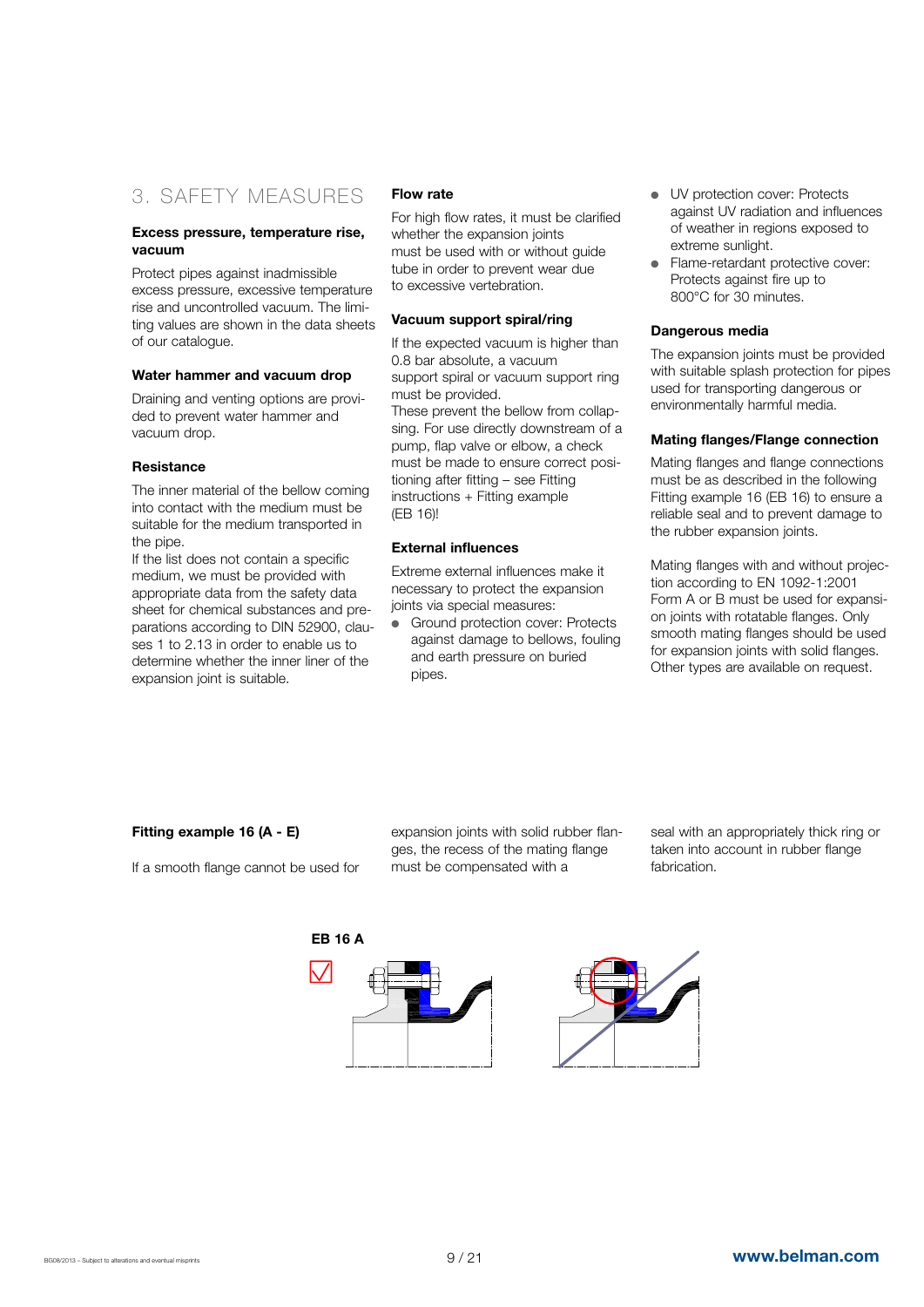When using backing flanges with thick bead, the gap above the bolts between both flanges must be filled with an appropriate ring. This stops the backing

flange from tilting and thus avoids incorrect contact with the sealing surface!



When using flare flanges and slip-on flanges, it must be ensured that the internal diameter of the sealing surface of the mating flange corresponds to the internal diameter of the bellow. If this is not the case and the internal

diameter of the mating flange is larger, a blank metal gasket and an additional seal must be used!





Mating flanges with groove or tongue must not be used.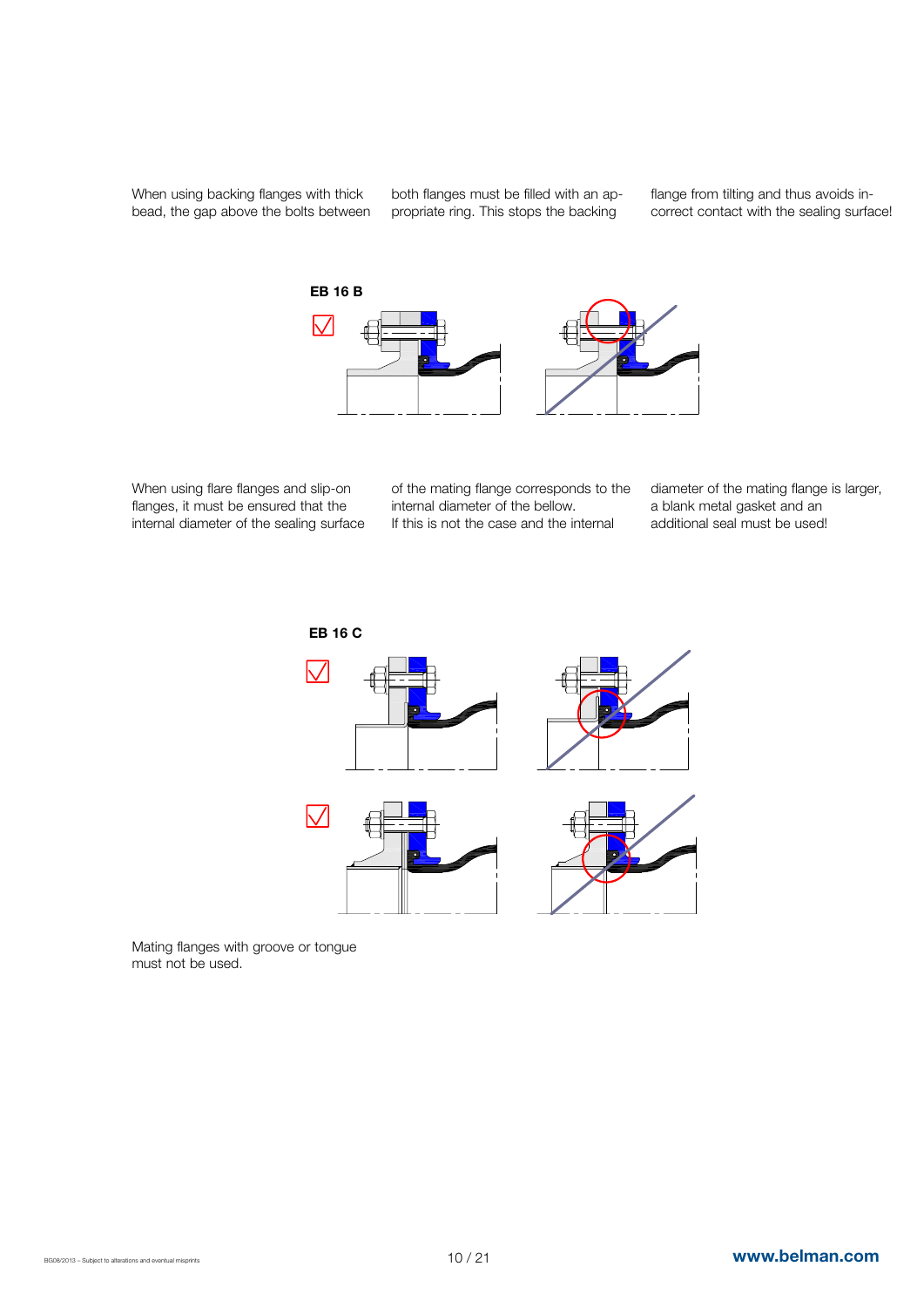

It must be ensured during fitting that the rubber bead is located correctly in

the groove of the expansion joint flange, otherwise the sealing

surface may be damaged and leaks can occur!



# 4. PACKAGING

- Check the packaging for external damage
- Check the contents against the deli very note or packing list
- $\bullet$  If possible, do not unpack the expansion joints prior to assembly
- Only open the packaging with a blunt object
- Ensure that nails or staples in wooden crates do not come into contact with the rubber bellow

# 5. STORAGE

• See DIN 7716 - Guidelines for the storage of rubber parts. Rubber expansion joints must be stored

without being subject to stress, deformation and kinking

- Rubber expansion joints with steel flanges must be stored upright on the flanges (risk of crushing)
- Store in a cool, dry, dust-free and moderately ventilated room
- Protect rubber parts against draughts and cover if necessary. Ozone-generating equipment such as electric motors, fluorescent light sources, etc., must not be used at the place of storage
- Do not store any solvents, fuels, chemicals or similar together with the expansion joints

# 6. TRANSPORT

• Leave the parts packed

- Note "TOP" at the top and "cable or lifting hook"
- Steel backing rings (with bracing) and the rubber expansion joint flanges must remain fastened until final fitting to avoid excessive loads on the rubber part!
- Do not use any sharp-edged tools, wire ropes, chains or lifting hooks (risk of damage to rubber)
- Always lift both steel flanges simultaneously. Shackle at both sides or place padded tie-bars through the expansion joint
- $\bullet$  For ground level transportation without means of transport, roll the expansion joint on the flanges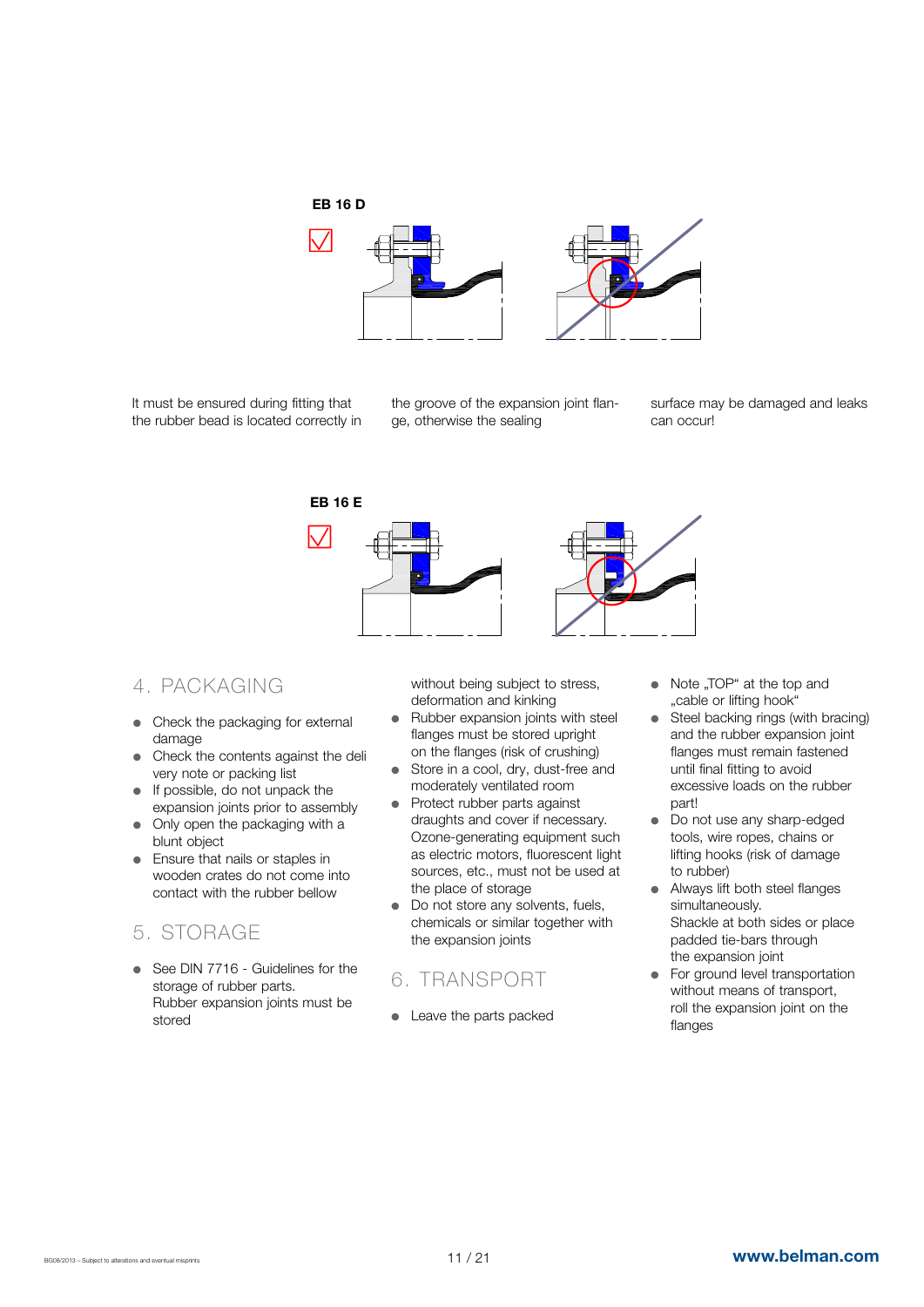# 7. FITTING

Rubber expansion joints are intended for absorbing movements under certain pressure and temperature conditions to be determined in advance. To ensure that the maximum service life is reached, the following must be observed for fitting.

#### Prior to fitting

- Check the packaging of the rubber expansion joints and after unpac king also the expansion joint itself for damage. Damaged expansion joints must not be fitted
- $\bullet$  Check the pipe run to ensure that it is straight in the area in which the expansion joint is to be fitted and that the pipe is limited by appropriate fixed points

Only one expansion joint or several expansion joints coupled to form a unit may be fitted between two fixed points

- Check the size of the fitting gap. The mating flanges should be fitted in alignment with each other. The maximum deviation between the fit ting gap and expansion joint can be  $+/-10$  mm axially and  $+/-5$  mm laterally
- Note: If the aforementioned toleran ces cannot be maintained, the pro cedure is as described in the sec tion "Initial tension of expansion joints" Fitting example 8 (EB 8)
- The pipe flanges must not be twi sted towards each other when fit ting an expansion joint with solid rubber flanges, as the expansion joint will be subject to torsion – this must be avoided as torsion can

damage the expansion joint

- $\bullet$  The pipe flanges must be clean. grease-free, smooth, flat and burrfree
- $\bullet$  It must be ensured that the flange connections are as described in the section "Mating flanges/flange connections – A-E" under "Safety"
- $\bullet$  If an expansion joint is to be provided with a guide tube, this must be inserted into the expansion joint prior to fitting in the pipe (do not forget seal between guide tube and mating flange)
- If the use of a vacuum support spiral or vacuum support ring is necessary due to low pressure, these same must be fitted in advance. For a vacuum support ring, the section "Vacuum support ring" in the following must be observed (EB 17)!

#### IMPORTANT

Welding in the vicinity of expansion joints must be avoided. If this cannot be avoided, the expansion joint must be covered with a flame-retardant and heat resistant material to protect it against welding heat and flying sparks. When welding the complete

pipe system, steel wire expansion joints can be damaged by stray currents or electrical earth conduction. The anode and cathode of the electric welding connection must always be located on the same line section. (Not separated by the rubber expansion joint!) The rubber bellow must not be painted after fitting in the pipe.

It is also important to note that the expansion joint must not be insulated at temperatures above 50°C, as this will cause the rubber bellow to heat up and harden as a result of the accumulated heat.

The bellow must not be painted.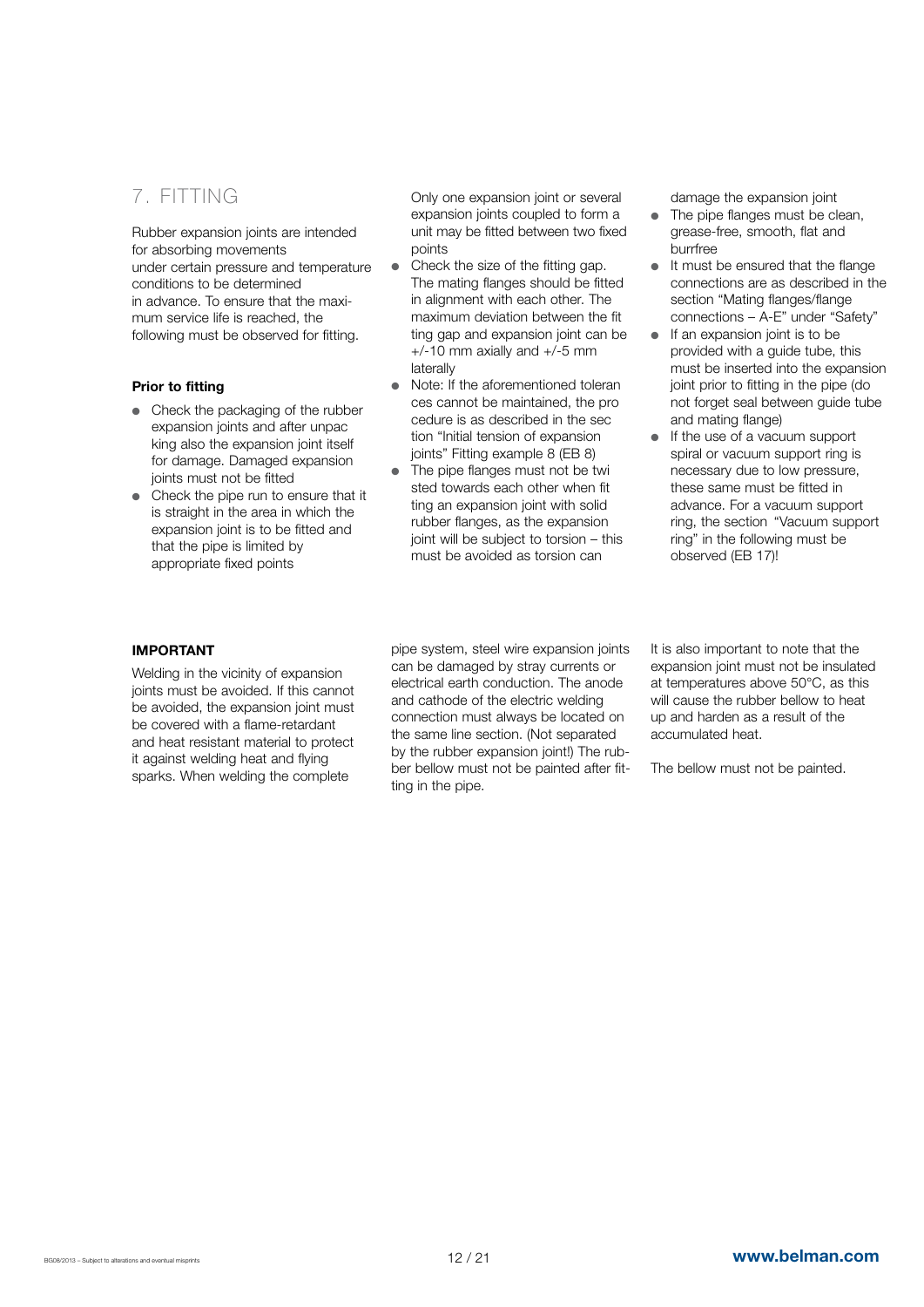#### Fitting an expansion joint with flange connection

- Centring mandrels, rubber hammer and torque wrench are required for fitting. Do not use any sharp-edged tools!
- Carefully push the expansion joint into the fitting gap. Take care not to damage the sealing surfaces
- No additional seals are required. The rubber bead or rubber flange seals directly against the pipe flange Attention: Exceptions for rubber

ised pipe flanges, valves or blank gaskets – see corresponding sec tion above!

- $\bullet$  Fix the expansion joint at both flanges using at least two bolts or threaded rods. If necessary, the lifting device can be detached/ removed
- When fitting expansion joints with tie rods, it must be ensured that the tie rods are loosened so that the expansion joint is able to adjust itself to the fitting gap when tighte-

ned. Readjustment of the tie rods subsequently takes place after fit ting the expansion joint – see following description "Fitting the tie rods"

- $\bullet$  The remaining fixing bolts can now be inserted and tightened hand-tight
- $\bullet$  For the bolted flange connection. bolts with the strength class 8.8 should be used
- $\bullet$  Do not use a washer on the expan sion joint flange

#### The following must be noted when inserting the bolts:

- See Flange bolt torque (table 1 and 2, page 20 and 21)
- For expansion joints with through holes, all bolts must

be inserted with the bolt head towards the bellow to prevent damage to the bellow under pressure.

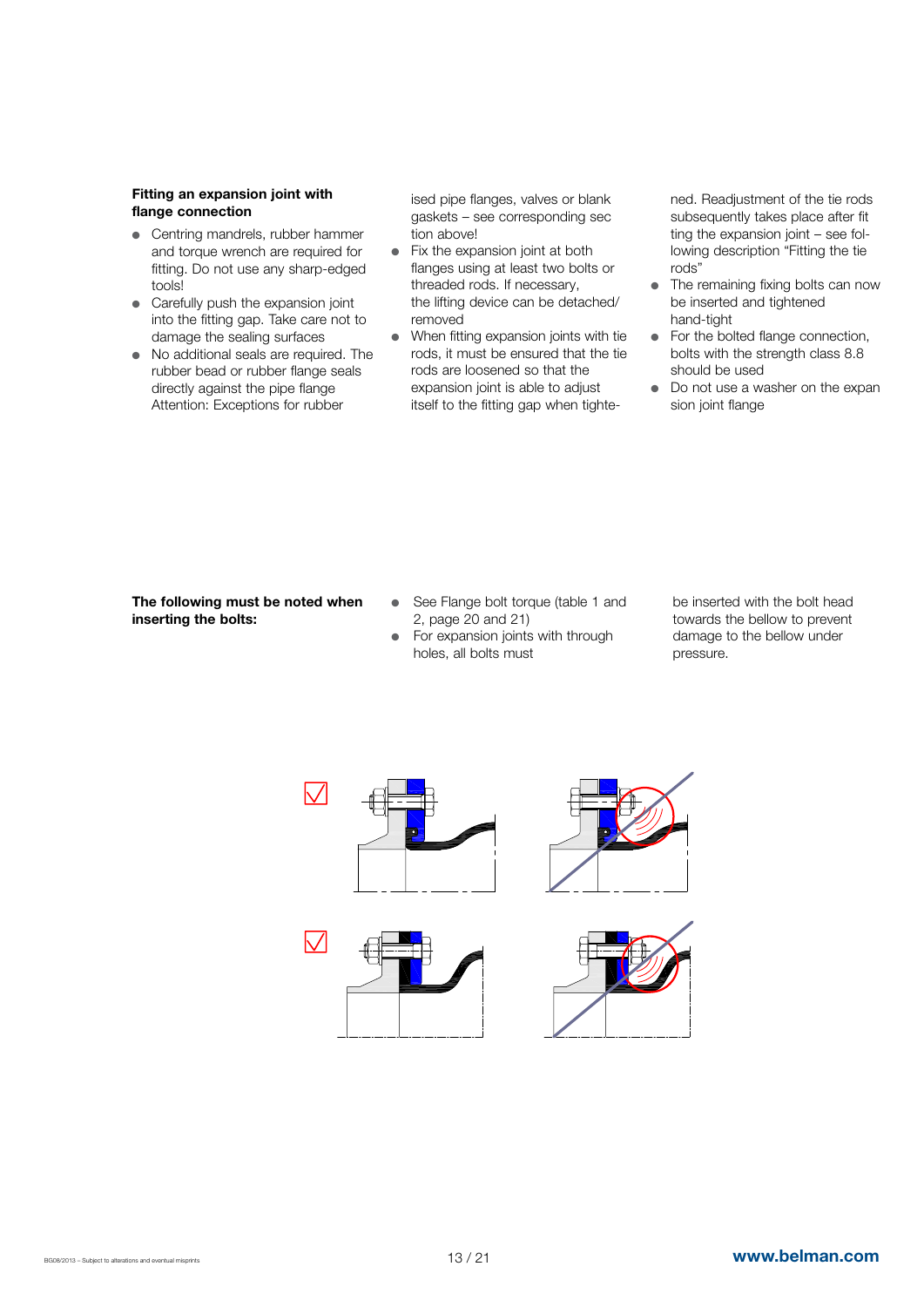#### Exception

If the expansion joint has a long collar

(supporting shoulder), the bolt can also be inserted the other

way round – however the bolt must not be longer than the collar!





- **For expansion joints with tapped** holes in the flange,
- the bolts should be flush towards the bellow side with the flange, as

protrud ing bolts are liable to damage the bellow under pressure.



• The bolted flange connections must be tightened as follows:

#### Step 1:

- Tighten all bolts by hand
- Apply torque evenly according to Step 1 crosswise
- Check gap width on outer edge of flange
- Settling time >= 30 minutes

#### Step 2:

- Tighten all bolts crosswise according to Step 2
- Check gap width

#### Step 3:

- Apply final torque according to Step 3 in two passes crosswise
- The bolts do not require further tightening as this would ultimately damage the sealing surface
- Throughout the entire fitting pro cess, it must be ensured that the sealing bead does not tilt The protruding sealing surface should be compressed evenly on all sides
- When fitting silicone rubber expan sion joints, the specified tightening torques must be reduced by 30%.
- $\bullet$  If a leak should occur during the subsequent pressure test, the bolts must be tightened with the torque according to Step 3. If the bolted flange connection is still leaky, the tightening torque must be increased slightly.

 Before retightening the bolts, the pressure in the expansion joint must be reduced.

 $\bullet$  Throughout the entire fitting process, it must be ensured that the expansion joint is not overexpanded or crushed.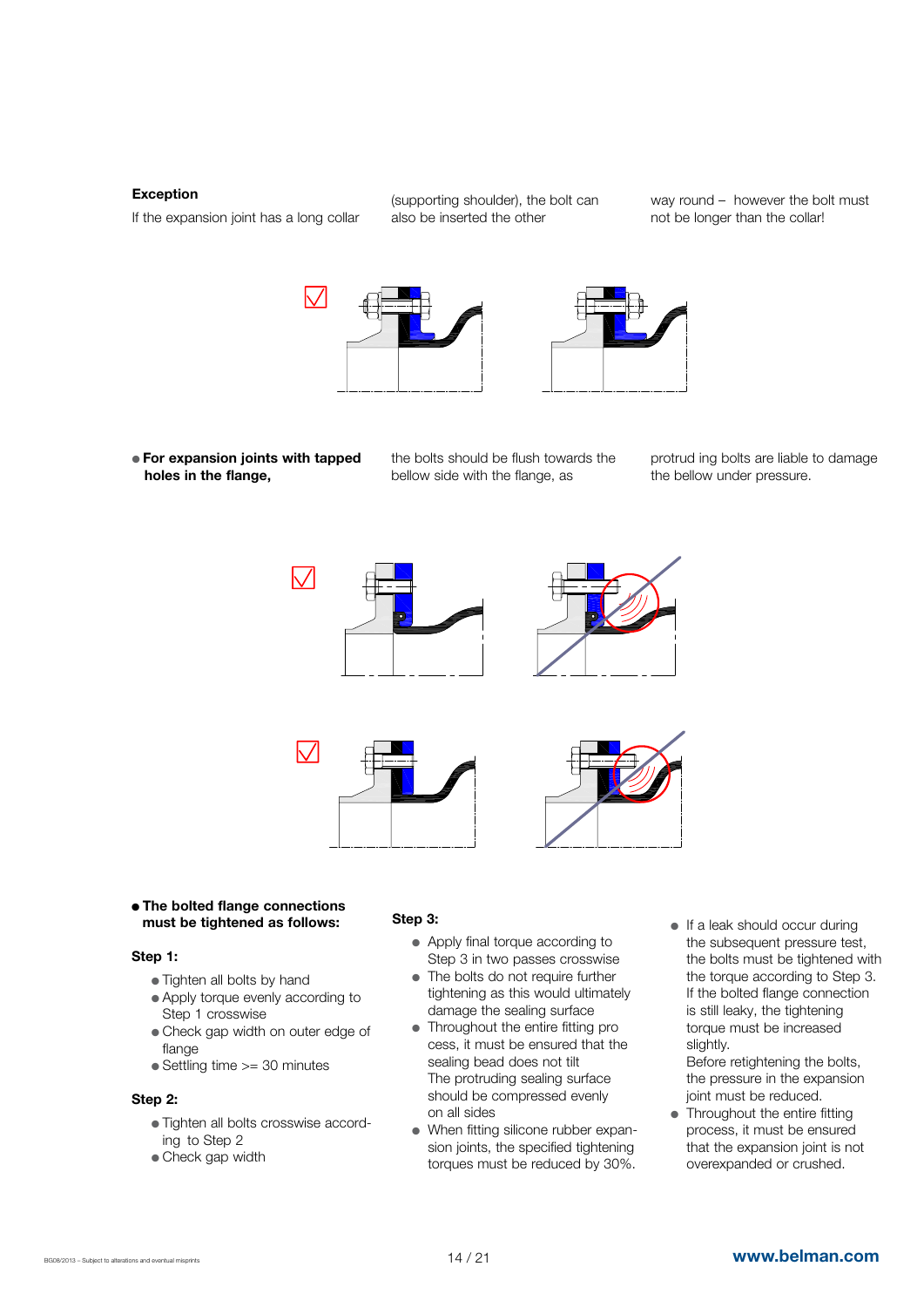#### Vacuum support ring (EB 17)

For vacuum support rings arranged directly downstream of a pump, flap valve or elbow the vacuum support rings must be checked for correct positioning after fitting as follows (EB 17 A):

- $\bullet$  Firm seating (max. 10 15 mm clearance between bellow and ring on one side)
- $\bullet$  If necessary, adapter plates should be used to obtain the permissible seat clearance
- $\bullet$  The connection lock should always be in the lower flow area (6°)
- At high flow rates, a check must be made to determine whether an expansion joint with vulcanised support ring should be used in order to avoid fatigue failures due to strong turbulence (EB 17 B)
- After fitting, check that the hexagon bolts and nuts are securely locked to prevent loosening



EB 17 B

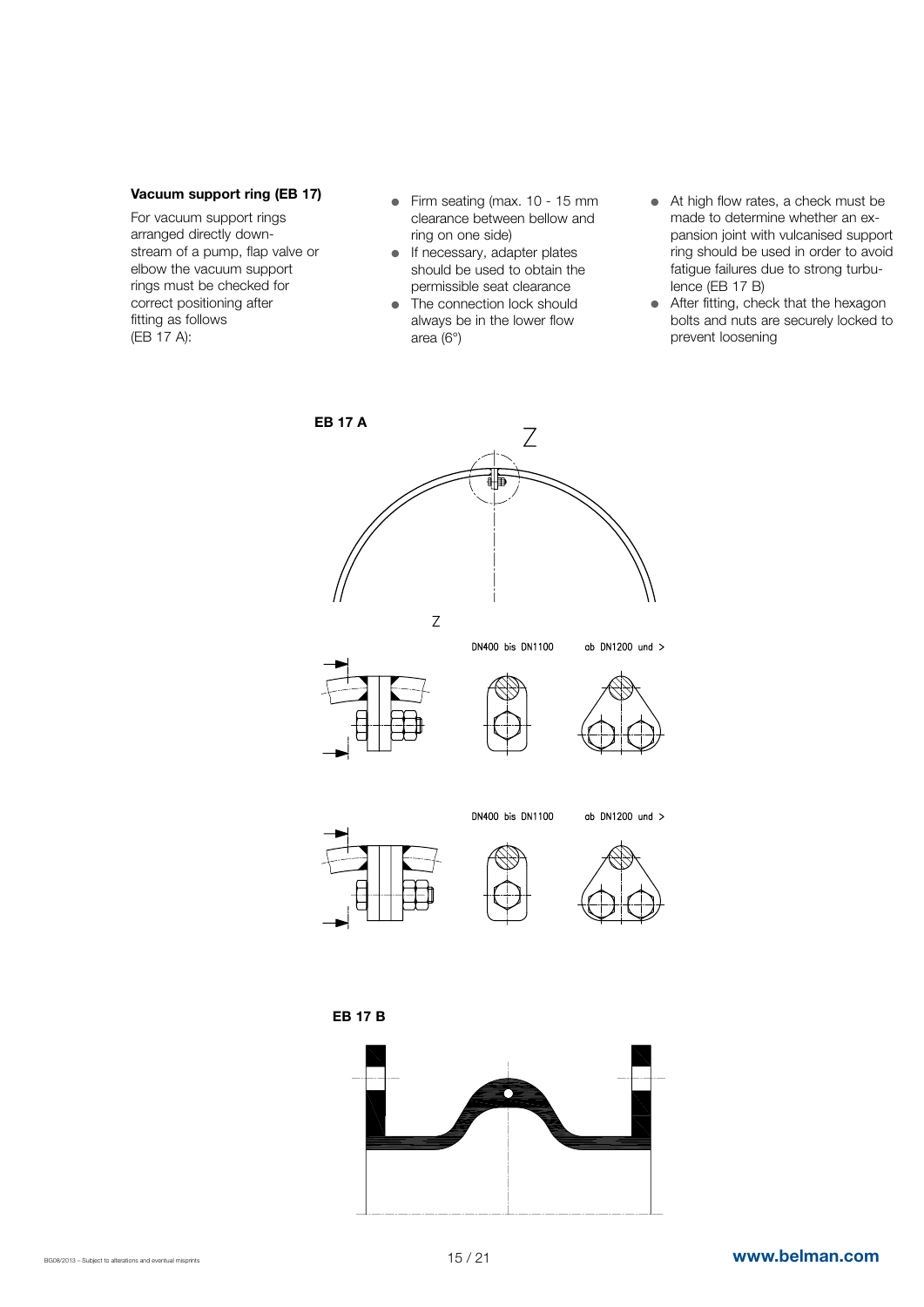# 8. FINAL FITTING CHECK

- $\bullet$  Check the expansion joints on all sides for any visible damage and in particular clean the gap between the steel backing flange and rub ber bellow (remove foreign bodies, sand, etc.)
- $\bullet$  After being fitted, the expansion joints should be provided with suitable protection against damage, which must only be removed directly prior to commissioning
- $\bullet$  The rubber parts must not be painted.Solvents and chemicals attack the surface and damage the bellow
- The expansion joints must not be insulated as this can cause the bellow to overheat and dry out and ultimately lead to damage of the bellow
- The best results are obtained when the expansion joint is able to function stress-free under operating conditions (initial tension must be taken into account when fitting)
- $\bullet$  For expansion joints with tie rods, check the tie rods. They should be able to be turned hand-tight. The lock nuts must be tightened
- $\bullet$  If possible, check the support spirals/rings, if present, for correct seating and locking
- 9. MEASURES PRIOR TO PRESSURE TEST AND COMMISSIONING
- $\bullet$  Remove the protective covers and

clean the expansion joint

- Check the expansion joint for damage
- Check that all supports, fixed and plain bearings are fitted and functional
- Check the tie rods for even loading and if necessary adjust them to the prevailing conditions

# 10. PRESSURE TEST

The rubber expansion joint is not a proper pressure vessel, but is classified according to the Pressure Equipment Directive as a "pipe accessory" (pipe component).

When fitting the expansion joint in piping, sealing does not take place via a separate seal, but directly on the sealing surface of the integrated rubber bellow.

A one hundred per cent pressure test of the rubber expansion joint at the manufacturer can adversely influence the integrated rubber sealing surface.

Pressure testing of the rubber expansion joints at the manufacturer therefore takes place only

at the special request of the customer with the utmost care.

The pressure test normally takes place only after the rubber expansion joints have been fully installed in the pipe system. All of the instructions contained in these fitting instructions should be observed prior to the pressure test.

If leaks should occur in the area of the flange connection during the pressure test, the bolted flange connection must be retightened according to the tightening table Step 3.

### 11. SUPPLEMENTARY ASSEMBLY AND **FITTINGS**  INSTRUCTIONS FOR TYPE 45 - 46

Rubber expansion joints type 46 must be fitted stress-free. The bolted connections should always be made using two wrenches to avoid torsion on the expansion joint (EB 18).

- Mount the bolting parts on the pipe and check the fitting gap! The fitting gap should have the same length as the expansion joint bellow (e.g. 130 mm +/- 5 mm type 46 and 120, 130,140 or 155 mm depending on the nominal diameter for type 45)
- $\bullet$  Insert the expansion joint and tighten using two wrenches as follows:
	- $\bullet$  DN 20/25 type 46 and DN 20–50 type 45 The front threaded part must be used as a counter support and

the sleeve nut tightened (to avoid torsion on the bel low)

 $\bullet$  DN 32–50 Type 46 The rear threaded part must be used as a counter support and the sleeve nut tightened (to avoid torsion on the bellow)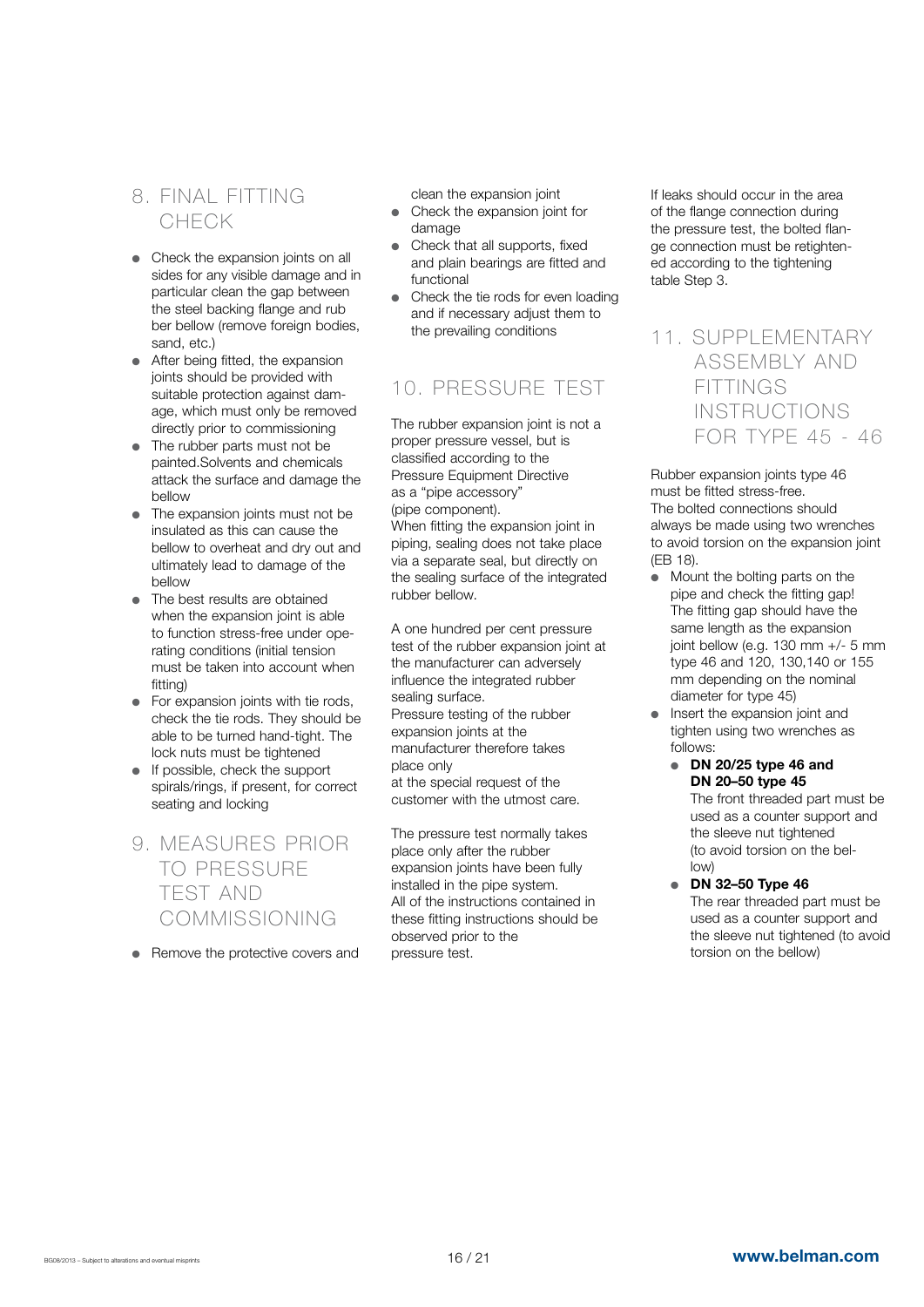EB 18 A



**EB 18 B**

DN 32 – 50 Typ 46



All other fitting positions are as described in our main fitting instructions.

Tightening torques for all types 100 Nm.

# 12. SUPPLEMENTARY ASSEMBLY AND FITTING INSTRUC- TIONS FOR TYPE 60 - WRG

- The rubber-metal pipe connector type 60 WRG must be fitted stress-free
- The fitting gap must be 70 mm
- $\bullet$  The pipe connector must not be

subjected to tension, torsion or bending

- No additional seals are required
- Only hexagon head bolts according bed in our main fitting instructions to DIN 933 with washer should be used
- $\bullet$  The bolt tightening torque is 30 Nm

All other fitting positions are as described in our main fitting instructions.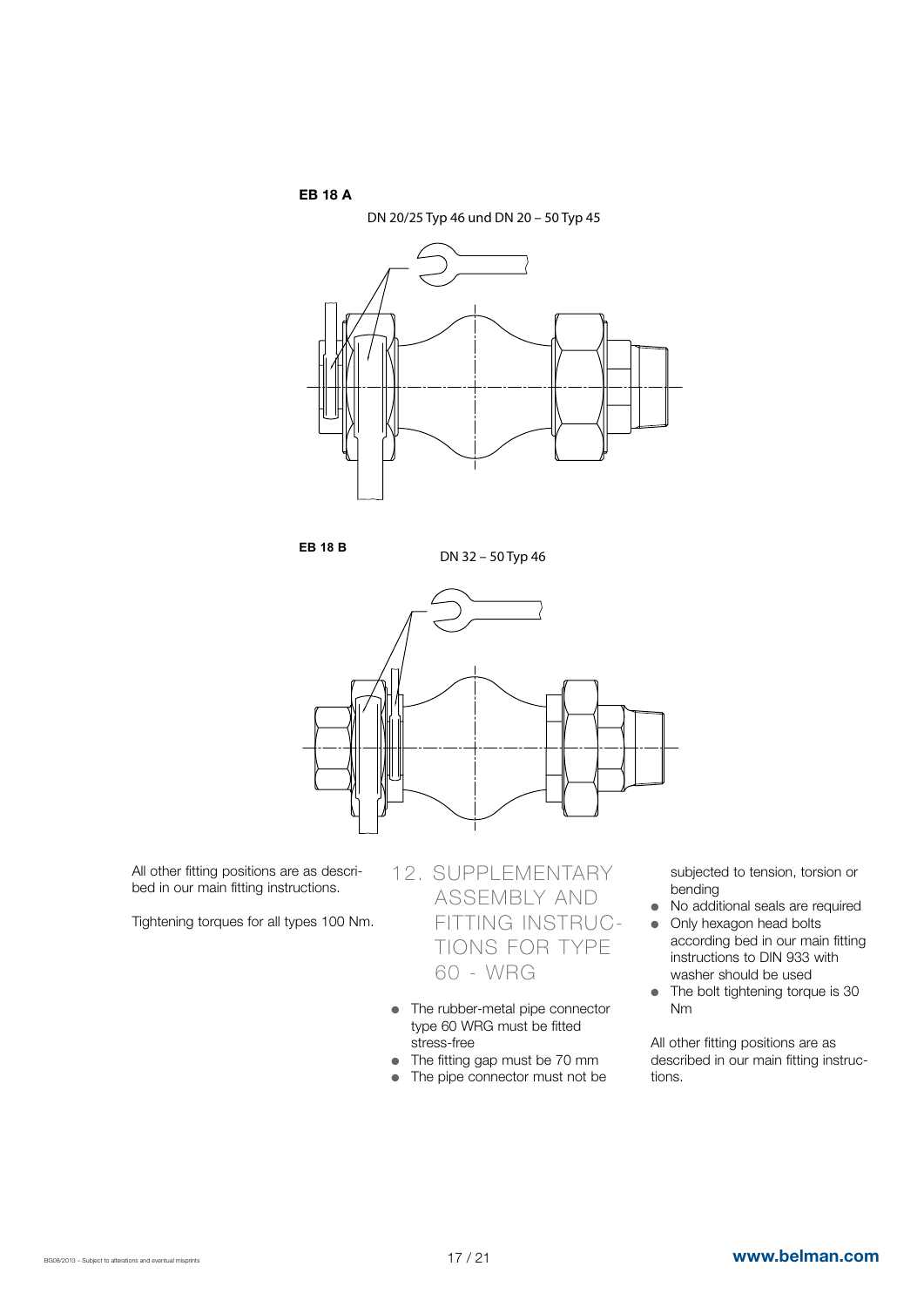#### SCREW MEASURES FOR

| <b>DN</b> | Flange PN 6              | Flange PN 10             |
|-----------|--------------------------|--------------------------|
|           |                          |                          |
| 20        | $4 \times M10 \times 25$ | $4 \times M12 \times 30$ |
| 25        | 4 x M10 X 25             | $4 \times M12 \times 30$ |
| 32        | $4 \times M12 \times 30$ | $4 \times M16 \times 30$ |
| 40        | $4 \times M12 \times 30$ | $4 \times M16 \times 30$ |
| 50        | $4 \times M12 \times 30$ | $4 \times M16 \times 30$ |
| 65        | $4 \times M12 \times 30$ | $4 \times M16 \times 30$ |
| 80        | $4 \times M16 \times 35$ | $8 \times M16 \times 35$ |
| 100       | $4 \times M16 \times 35$ | $8 \times M16 \times 35$ |
| 125       | 8 x M16 x 35             | $8 \times M16 \times 40$ |
| 150       | $8 \times M16 \times 35$ | $8 \times M20 \times 40$ |
| 200       |                          | 8 x M20 x 45             |
|           |                          |                          |

- 13. SUPPLEMENTARY ASSEMBLY AND FITTING INSTRUC- TIONS FOR TYPE 61
- $\bullet$  Type 61 is fitted as part of the pipe installation. Installation in the fitting gap is only difficult in the case of very large nominal diameters
- $\bullet$  The pipe ends must be long enough to reach the beginning of the shaft on both sides
- Only use wide GBS clamps for fixing the expansion joint (min. 20 x 1 mm)
- $\bullet$  At an operating pressure of up to 2 bar, one clamp is adequate per side. Above 2 bar, two clamps should be used

All other fitting positions are as described in our main fitting instructions.

### 14. SUPPLEMENTARY ASSEMBLY AND FITTINGINSTRUC- TIONS FOR TYPE 64

The expansion joint must not be fitted before all work on the pipes and flanges has been completed and all anchors and supports mounted.

This is intended to prevent the expansion joint from being damaged by welding sparks, sharp-edged objects, etc.

Since the expansion joints type 64 are made from highly flexible materials, the durability depends on careful and correct fitting.

- Avoid sharp edges and folds.
- Ducting flanges, backing flanges

or other steel parts included in the delivery should be checked and correspond to the drawings. The bolt holes must be arranged symmetrical in each flange.

For lifting the expansion joint, it is recommended to use a sup port plate or inner frame Preferably, the expansion joint should be pre-assembled with backing flanges and internal sleeve (if included in the delivery) on the ground before lifting.

All other fitting positions are as described in our main fitting.

#### TIGHTENING TORQUES FOR TYPE 64

| <b>Material</b>                   | <b>Backing flange / Bolts</b>              |                         |                         |                         |  |  |  |  |  |
|-----------------------------------|--------------------------------------------|-------------------------|-------------------------|-------------------------|--|--|--|--|--|
|                                   | 40 x 10 / M10                              | $150 \times 10 / M12$   | 60 x 10 / M12           | 60 x 12 / M16           |  |  |  |  |  |
| <b>NBR</b><br><b>EPDM</b><br>Vion | 60 Nm<br>60 Nm<br>$\overline{\phantom{0}}$ | 70 Nm<br>80 Nm<br>80 Nm | 80 Nm<br>80 Nm<br>80 Nm | 80 Nm<br>80 Nm<br>80 Nm |  |  |  |  |  |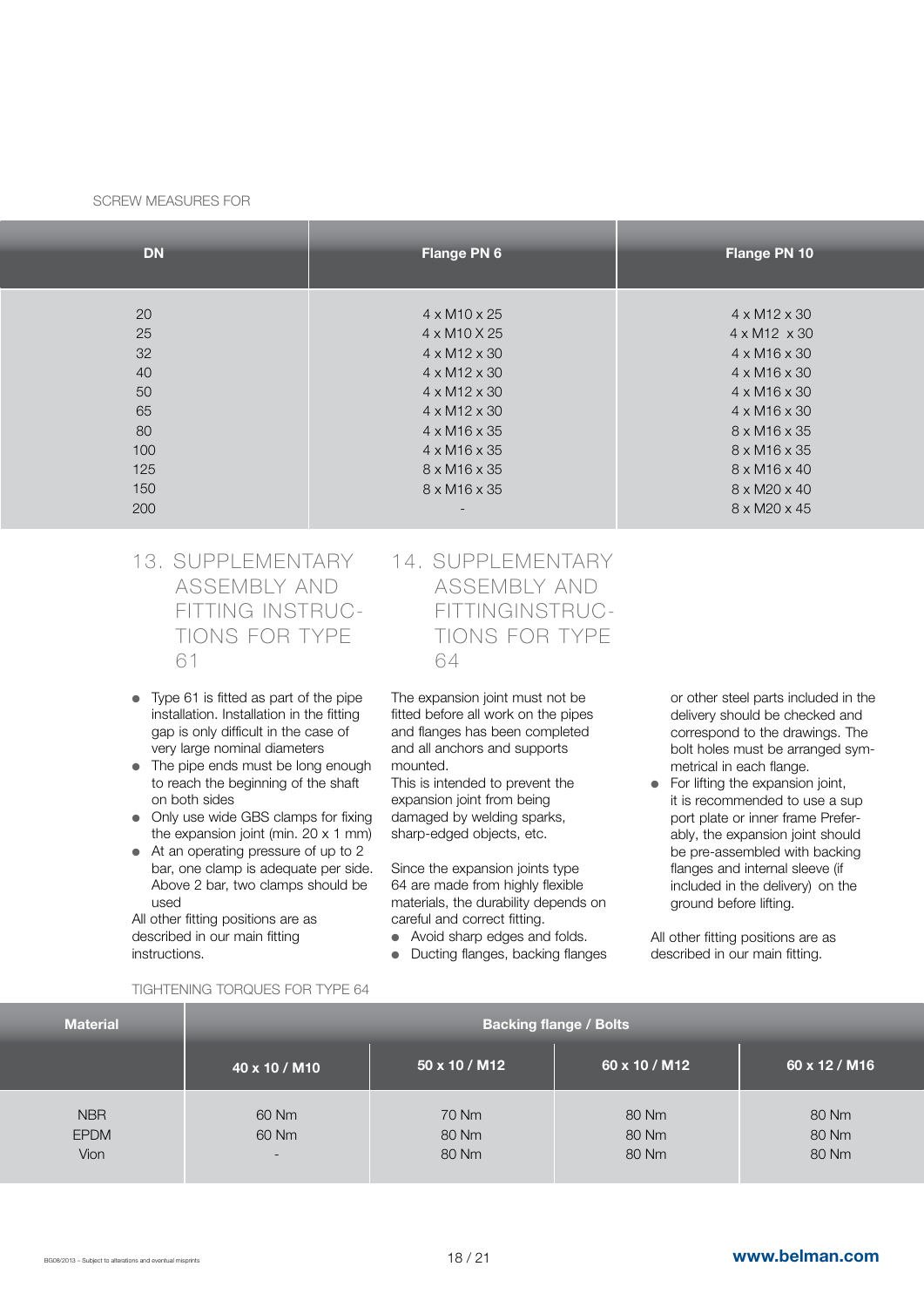15. SUPPLEMENTARY ASSEMBLY AND FITTING INSTRUCTIONS FOR TYPE 80

- $\bullet$  The expansion joints are delivered with protective covers. These covers must only be removed directly prior to assem bly. If these covers need to be removed in advance for the pur pose of inspection, they must be screwed back into place in any event
- Welding, soldering and brazing on the PTFE bellow is forbidden as the bellow can be damaged and highly toxic gases can develop
- The use of seals between PTFE/ PTFE sealing surfaces is unneces sary. It is recommended to use a 5 mm thick PTFE seal for connec tions to glass, enamel and other components
- The flange connection bolts must be tightened according to the

torque table 3, page 21)

- The limiting bolts (tie rods) must be adjusted to the maximum permissible expansion after assembly of the expansion joint. The limiting bolts must not be removed
- In the course of commissioning, the flange connections should be retightened with the specified torque after reaching operating temperature
- If leaks occur, the flange connec tions must be checked for parallelism of the flanges, fouling or damage to the sealing surfaces

Minor indentations or damage can be removed with emery cloth.

# 16. MAINTENANCE AND MONITORING

 $\bullet$  Prior to final commissioning, the flange connection tightening tor que must be

checked a single time

- First inspection 1 week after commissioning. Further inspections after 1, 4 and 12 months and then yearly. The following must be checked:
	- External damage of rubber bellow, flange and tie rods
	- Deformations of the rubber flange between the bolts (displacement of flange surfaces)
	- Changes to the rubber bellow (bubbles, brittleness, cracks, hairline cracks
	- Check of the tie rods for impermissible displacement and misalignment
	- Assessment of corrosion and wear on the entire component.
- $\bullet$  The expansion joints can be cleaned with a weak soap solution and clear water. Do not use sharpedged objects, wire brushes or emery cloth.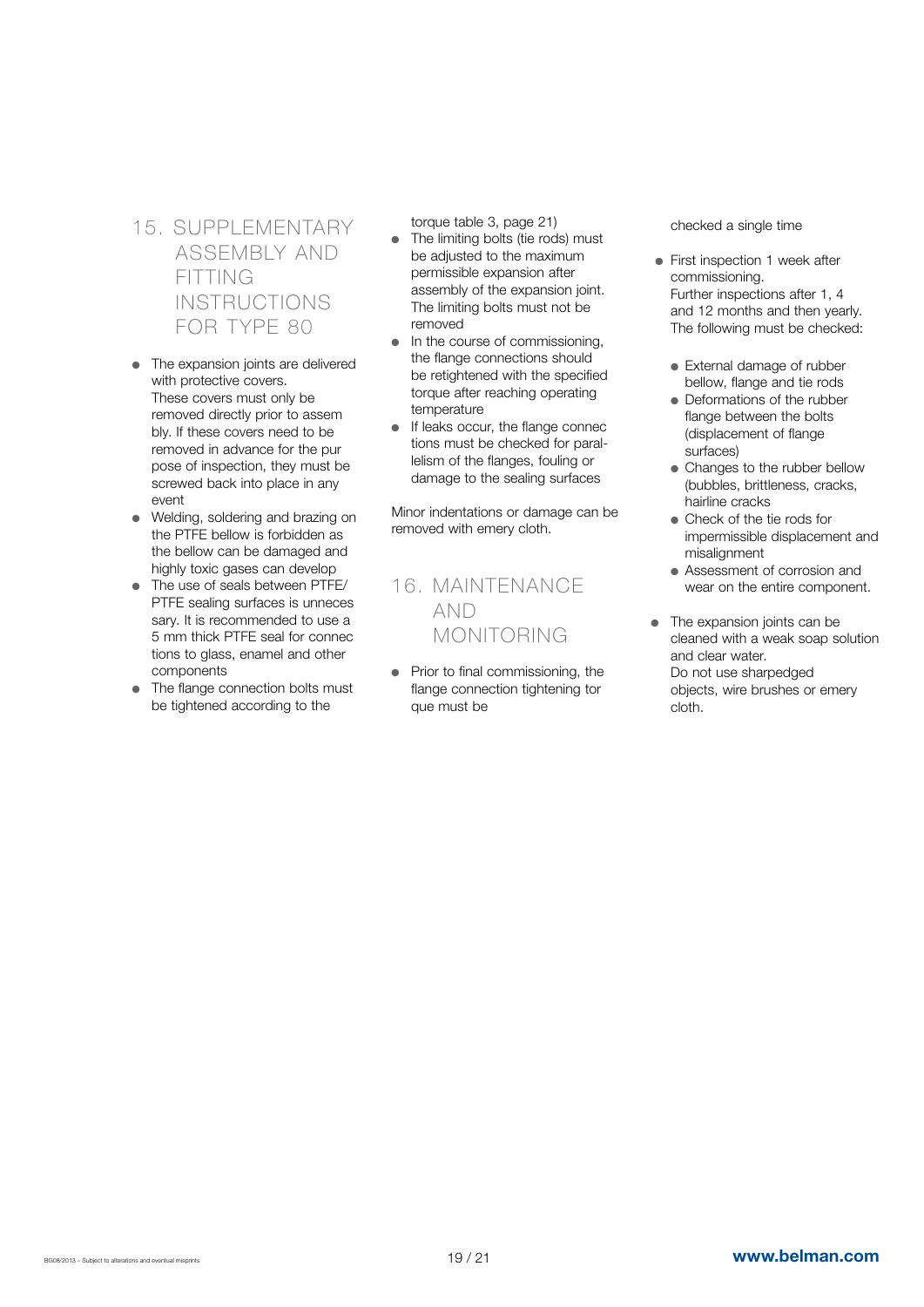|           | Step 1     |              |              | Step 2         |            |              | Step 3       |                |            |              |              |                |
|-----------|------------|--------------|--------------|----------------|------------|--------------|--------------|----------------|------------|--------------|--------------|----------------|
| <b>DN</b> | <b>PN6</b> | <b>PN 10</b> | <b>PN 16</b> | <b>ASA 150</b> | <b>PN6</b> | <b>PN 10</b> | <b>PN 16</b> | <b>ASA 150</b> | <b>PN6</b> | <b>PN 10</b> | <b>PN 16</b> | <b>ASA 150</b> |
|           | <b>Nm</b>  | <b>Nm</b>    | <b>Nm</b>    | <b>Nm</b>      | <b>Nm</b>  | <b>Nm</b>    | <b>Nm</b>    | <b>Nm</b>      | <b>Nm</b>  | <b>Nm</b>    | <b>Nm</b>    | <b>Nm</b>      |
| 200       | 34         | 54           | 37           | 57             |            |              |              |                |            |              | 110          | 170            |
|           | 30         | 44           | 57           |                | 67         | 107          | 74           | 114            | 100        | 160          | 170          | 150            |
| 250       |            |              |              | 50             | 61         | 87           | 114          | 101            | 90         | 130          |              |                |
| 300       | 47         | 50           | 70           | 74             | 94         | 101          | 141          | 147            | 140        | 150          | 210          | 220            |
| 350       | 57         | 47           | 64           | 97             | 114        | 94           | 127          | 194            | 170        | 140          | 190          | 290            |
| 400       | 47         | 67           | 87           | 87             | 94         | 134          | 174          | 174            | 140        | 200          | 260          | 260            |
| 450       | 54         | 60           | 84           | 100            | 107        | 121          | 167          | 201            | 160        | 180          | 250          | 300            |
| 500       | 47         | 67           | 117          | 94             | 94         | 134          | 234          | 187            | 140        | 200          | 350          | 280            |
| 550       |            |              |              | 114            |            |              |              | 227            |            |              |              | 340            |
| 600       | 70         | 97           | 174          | 134            | 141        | 194          | 347          | 267            | 210        | 290          | 520          | 400            |
| 650       |            |              |              | 124            |            |              |              | 247            |            |              |              | 370            |
| 700       | 67         | 104          | 134          | 117            | 134        | 207          | 267          | 234            | 200        | 310          | 400          | 350            |
| 750       |            |              |              | 134            |            |              |              | 267            |            |              |              | 400            |
| 800       | 97         | 144          | 180          | 200            | 194        | 287          | 361          | 401            | 290        | 430          | 540          | 600            |
| 850       |            |              |              | 190            |            |              |              | 381            |            |              |              | 570            |
| 900       | 110        | 137          | 170          | 204            | 221        | 274          | 341          | 407            | 330        | 410          | 510          | 610            |
| 950       |            |              |              | 240            |            |              |              | 481            |            |              |              | 720            |
| 1000      | 104        | 180          | 240          | 220            | 207        | 361          | 481          | 441            | 310        | 540          | 720          | 660            |
| 1050      |            |              |              | 244            |            |              |              | 487            |            |              |              | 730            |
| 1100      | 137        | 187          | 320          | 230            | 274        | 374          | 641          | 461            | 410        | 560          | 960          | 690            |
| 1150      |            |              |              | 244            |            |              |              | 487            |            |              |              | 730            |
| 1200      | 144        | 230          | 324          | 234            | 287        | 461          | 647          | 467            | 430        | 690          | 970          | 700            |
| 1250      |            |              |              | 284            |            |              |              | 567            |            |              |              | 850            |
| 1300      | 190        | 284          | 307          | 297            | 381        | 567          | 614          | 594            | 570        | 850          | 920          | 890            |
| 1350      |            |              |              | 324            |            |              |              | 647            |            |              |              | 970            |
| 1400      | 190        | 280          | 330          | 317            | 381        | 561          | 661          | 634            | 570        | 840          | 990          | 950            |
| 1450      |            |              |              | 350            |            |              |              | 701            |            |              |              | 1050           |
| 1500      | 204        | 384          | 450          | 320            | 407        | 767          | 901          | 641            | 610        | 1150         | 1350         | 960            |
| 1600      | 194        | 400          | 467          |                | 387        | 801          | 934          |                | 580        | 1200         | 1400         |                |
| 1650      |            |              |              | 400            |            |              |              | 801            |            |              |              | 1200           |
| 1700      | 234        | 384          | 450          |                | 467        | 767          | 901          |                | 700        | 1150         | 1350         |                |
| 1800      | 230        | 400          | 467          | 384            | 461        | 801          | 934          | 767            | 690        | 1200         | 1400         | 1150           |
| 1900      | 277        | 384          | 584          |                | 554        | 767          | 1167         |                | 830        | 1150         | 1750         |                |
| 1950      |            |              |              | 467            |            |              |              | 934            |            |              |              | 1400           |
| 2000      | 280        | 417          | 567          |                | 561        | 834          | 1134         |                | 840        | 1250         | 1700         |                |
| 2100      | 307        | 517          | $\mathsf O$  | 534            | 614        | 1034         |              | 1067           | 920        | 1550         |              | 1600           |
| 2200      | 297        | 517          | 600          |                | 594        | 1034         | 1201         |                | 890        | 1550         | 1800         |                |
| 2250      |            |              |              | 517            |            |              |              | 1034           |            |              |              | 1550           |
| 2400      | 314        | 550          | 634          | 667            | 627        | 1101         | 1267         | 1334           | 940        | 1650         | 1900         | 2000           |
| 2500      | 384        | 567          | 600          |                | 767        |              | 1201         |                | 1150       | 1700         | 1800         |                |
| 2550      |            |              |              | 800            |            | 1134         |              |                |            |              |              | 2400           |
| 2600      | 400        | 550          | 634          |                |            |              |              | 1601           |            |              | 1900         |                |
| 2700      |            |              |              | 884            | 801        | 1101         | 1267         |                | 1200       | 1650         |              | 2650           |
| 2800      | 417        | 600          |              |                |            |              |              | 1767           |            |              |              |                |
| 2850      |            |              |              | 1034           | 834        | 1201         |              |                | 1250       | 1800         |              | 3100           |
| 3000      |            | 934          |              | 1367           |            |              |              | 2067           |            |              |              | 4100           |
|           | 567        |              |              |                | 1134       | 1867         |              | 2734           | 1700       | 2800         |              |                |

TABLE 1: FLANGE BOLT TORQUE FOR TYPE 40, 42, 58 AND 59

í